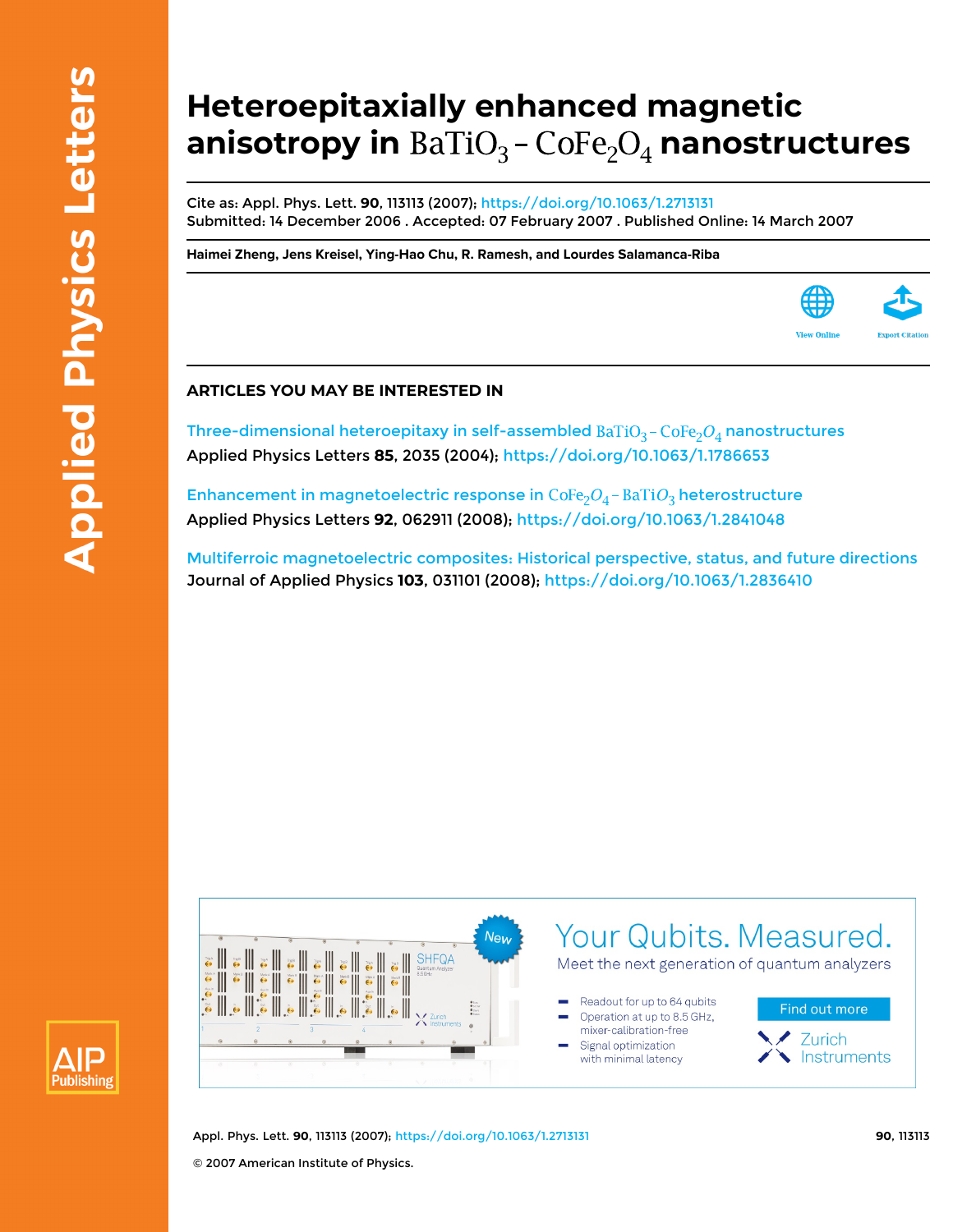# **Heteroepitaxially enhanced magnetic anisotropy in BaTiO<sub>3</sub> – CoFe<sub>2</sub>O<sub>4</sub> [nanostructures](http://dx.doi.org/10.1063/1.2713131)**

### Haimei Zheng<sup>a)</sup>

*Department of Materials Science and Engineering, University of California at Berkeley, Berkeley, California 94720 and Department of Physics, University of California at Berkeley, Berkeley, California 94720*

#### Jens Kreisel

*Laboratoire Matériaux et Génie Physique, CNRS, Grenoble Institut of Technologie (INPG), Minatec, 38016 Grenoble, France*

## Ying-Hao Chu and R. Ramesh<sup>b)</sup>

*Department of Materials Science and Engineering, University of California at Berkeley, Berkeley, California 94720 and Department of Physics, University of California at Berkeley, Berkeley, California 94720*

#### Lourdes Salamanca-Riba

*Department of Materials Science and Engineering, University of Maryland, College Park, Maryland 30742*

(Received 14 December 2006; accepted 7 February 2007; published online 14 March 2007)

The authors have studied the magnetic properties of  $BaTiO<sub>3</sub> - CoFe<sub>2</sub>O<sub>4</sub>$  nanostructures, which were prepared using pulsed laser deposition. Such nanostructures show a large uniaxial magnetic anisotropy with an easy axis along the pillar long direction. As the growth temperature decreases, the magnetic anisotropy increases. Careful analyses reveal that heteroepitaxial strain is the primary contribution to the magnetic anisotropy. © *2007 American Institute of Physics*. DOI: [10.1063/1.2713131](http://dx.doi.org/10.1063/1.2713131)

Materials that possess more than one order parameter simultaneously, i.e., ferroelectricity, ferromagnetism, or ferroelasticity, have attracted considerable interest $1-4$  $1-4$  because of their rich coupled phenomena and potential applications in electronic devices. Nanostructures with ferrimagnetic  $CoFe<sub>2</sub>O<sub>4</sub>$  nanopillars heteroepitaxially embedded in a ferro-electric matrix have recently been synthesized.<sup>1,[5](#page-3-2)</sup> Such nanostructures show significant coupling between ferroelectricity and magnetism. The coupling between the ferromagnetic and ferroelectric order parameters is mediated by an elastic strain between the two phases. For example, when an electric field is applied to the nanostructures, strain created by the piezoelectric matrix couples to the magnetostrictive  $\text{CoFe}_2\text{O}_4$  pillars and induces magnetization changes in the  $CoFe<sub>2</sub>O<sub>4</sub>$ phase. Such changes in the magnetization of  $\text{CoFe}_2\text{O}_4$  pillars, and hence the strength of coupling between the ferroelectricity and magnetism, are critically dependent on the magnetic anisotropy and crystalline structure of the nanopillars. In this letter, we report on the structural dependence of magnetic anisotropy of the  $BaTiO<sub>3</sub> - CoFe<sub>2</sub>O<sub>4</sub>$  nanostructures.

In a bulk magnetic material, magnetocrystalline anisotropy occurs due to the spin-orbit interaction, $\frac{6}{x}$  which is related to the symmetry of the lattice. In nanostructured materials, however, magnetic anisotropy also depends on the shape of the nanomagnet, elastic strain, and other extrinsic effects, $\frac{7}{1}$  such as surface and interface effects,  $\frac{8,9}{1}$  $\frac{8,9}{1}$  $\frac{8,9}{1}$  interactions between the nanomagnets,<sup>10[–12](#page-3-8)</sup> etc. In BaTiO<sub>3</sub>–CoFe<sub>2</sub>O<sub>4</sub> nanostructures, heteroepitaxial strain arises during the growth of the nanostructures due to the lattice mismatch of  $\text{CoFe}_2\text{O}_4$  nanopillars with the substrate and with the  $BaTiO<sub>3</sub>$  matrix. Since  $CoFe<sub>2</sub>O<sub>4</sub>$  has a significantly large magnetostriction, we believe that the heteroepitaxial strain plays a primary role in the magnetic anisotropy of the  $BaTiO<sub>3</sub> - CoFe<sub>2</sub>O<sub>4</sub>$  nanostructures.

Figure [1](#page-1-2) shows the x-ray diffraction (XRD)  $\theta$ -2 $\theta$  spectra obtained from the nanostructures grown at 700, 800, 850, and 900 °C. All the films that were compared have the same film thickness of 400 nm. The XRD spectrum of the sample grown at 700 °C shows a single perovskite phase. Further transmission electron microscopy (TEM) studies indicated that the film has a supersaturated  $BaTiO<sub>3</sub>$  phase and is het-

<span id="page-1-2"></span>

FIG. 1. (Color online) X-ray diffraction  $\theta$ -2 $\theta$  spectra obtained from the films grown at temperatures of 700  $^{\circ}$ C (bottom 1st), 800  $^{\circ}$ C (bottom 2nd), 850 °C (bottom 3rd), and 900 °C (bottom 4th). Note: The intensity of spectra was plotted in arbitrary units (AU) and the dash lines are guides for the eyes.

<span id="page-1-1"></span><span id="page-1-0"></span>a)Author to whom correspondence should be addressed; present address: NCEM, Materials Sciences Division, Lawrence Berkeley National Laboratory, Berkeley, CA 94720; electronic mail: haimei@berkeley.edu b)<br>Electronic mail: rramesh@berkeley.edu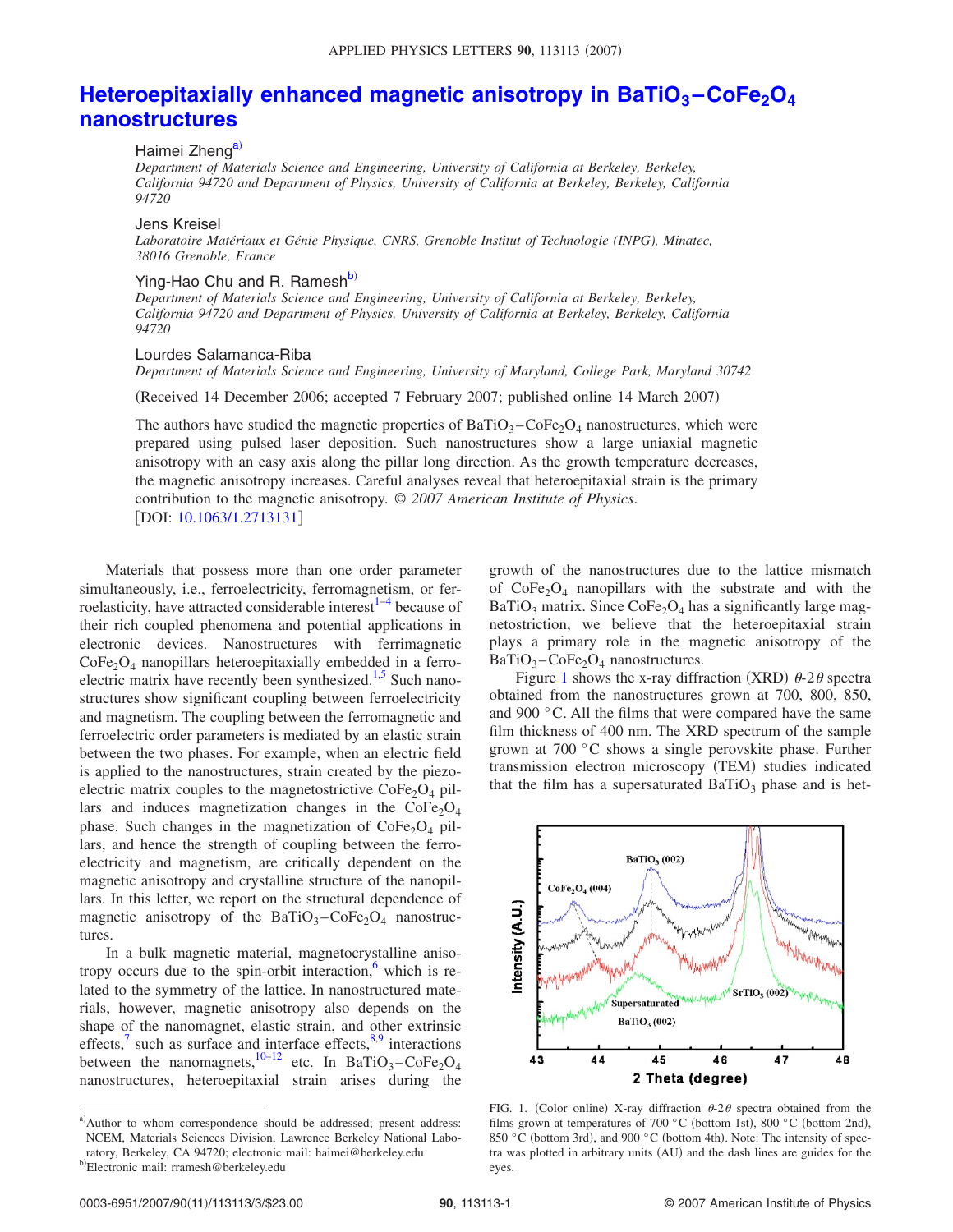<span id="page-2-0"></span>

FIG. 2. (Color online) Raman spectra obtained from samples grown at 800 °C (top 1st), 850 °C (top 2nd), and 900 °C (top 3rd) and  $\text{CoFe}_2\text{O}_4$ spectrum (top 4th) for comparison.

eroepitaxial with the substrate. No nanopillar type of structure was observed in these films. We believe that the lack of phase separation at low growth temperature is due to the kinetic limitation. For the films grown at 800 °C and above, we observe  $\text{CoFe}_2\text{O}_4$  nanopillars heteroepitaxially embedded in a BaTiO<sub>3</sub> matrix (detailed three-dimensional growth has been reported earlier<sup>13</sup>). The CoFe<sub>2</sub>O<sub>4</sub> pillars are compressively strained out of plane, and this strain increases as the growth temperature decreases. This is indicated by a systematical shift of the  $\text{CoFe}_2\text{O}_4$  (004) spectrum to a higher angle as the growth temperature decreases. We also observed that the peak position of  $BaTiO<sub>3</sub>$  matrix remains essentially the same (with negligible strain) for all the films. We believe that this compressive strain in the  $\text{CoFe}_2\text{O}_4$  nanopillars is induced by the lattice mismatch with the  $BaTiO<sub>3</sub>$  matrix and not from the  $SrTiO<sub>3</sub>$  substrate. A heteroepitaxy induced tensile strain along  $\text{CoFe}_2\text{O}_4$  nanopillars is expected for a heteroepitaxial film on the SrTiO<sub>3</sub>, since the unit cell of SrTiO<sub>3</sub>  $(a$  $=$  3.91 Å) is smaller than a half unit cell of CoFe<sub>2</sub>O<sub>4</sub>  $(a=8.38 \text{ Å})$ . However, such strain should be relaxed in a film with thickness of 400 nm. In addition, we have found that  $CoFe<sub>2</sub>O<sub>4</sub>$  nanopillars in a BaTiO<sub>3</sub> matrix grown on MgO  $(a=4.23 \text{ Å})$  substrate are also under out-of-plane compressive strain, further confirming that the origin of the strain is from the constraint that is imposed by the BaTiO<sub>3</sub> matrix and not from the substrate.

Concurrently, TEM observations confirm that the average diameter of the nanopillars decreases with decreasing deposition temperature. The lateral size of the  $CoFe<sub>2</sub>O<sub>4</sub>$  pillars decreases from about 70 nm in films grown at 950 °C to about 9 nm in films grown at 750  $\degree$ C. The separation between the pillars also decreases at lower growth temperature. A lower density of dislocations was observed at the interface in films grown at lower growth temperature than at higher growth temperature, which suggests that the latticemismatch-induced strain is relaxed by forming dislocations at the interface.

The heteroepitaxial strain (specifically, the in-plane strain) in the nanostructures was further studied by Raman spectroscopy. Figure [2](#page-2-0) presents Raman spectra for samples grown at 800, 850, and 900 °C and, for comparison, a spec-

trum of a 400 nm thick relaxed  $\text{CoFe}_2\text{O}_4$  film. The results can be summarized as follows: (i) The signal from the nanostructures is dominated by Raman scattering from the  $CoFe<sub>2</sub>O<sub>4</sub>$  pillars, due to the intrinsically lower Raman scattering of  $BaTiO<sub>3</sub>$ . (ii) The spectral fingerprint of the pillars is similar to the  $\text{CoFe}_2\text{O}_4$  thin film reference data and bulk data from literature, $14$  suggesting that the pillars adopt the bulk crystal structure. The differences in the spectra between nanostructures and the thick  $CoFe<sub>2</sub>O<sub>4</sub>$  reference film are due to scattering from the  $SrTiO<sub>3</sub>$  substrate. (iii) A closer inspection of the thin film spectra shows that most Raman bands present a low-wave-number shift when going from the 900 to the 800 °C sample. The inset of Fig. [2](#page-2-0) illustrates a shift of  $\approx 6$  cm<sup>-1</sup> towards lower wave numbers for the strong band at 795 cm−1. Such strain-induced band shifts are consistent with the above-described changes in the XRD data. As it was reported for perovskite films,  $15-17$  $15-17$  Raman scattering is characteristic of the in-plane tensile strain, while the XRD data in Fig. [1](#page-1-2) characterize the out-of plane compressive strain. In order to estimate the induced strain, we can use Raman data from hydrostatic pressure experiments, which are available in the literature for  $\text{CoFe}_2\text{O}_4$ .<sup>[14](#page-3-10)</sup> Hydrostatic pressure experiments, of course, cannot truly monitor biaxial strain in thin films; nevertheless, it has been shown in literature that it can be used to provide a reasonable estimate of the strain state.<sup>15–[17](#page-3-12)</sup> On the basis of this hypothesis, the high-pressure data allow the identification of the strain in the thin  $\text{CoFe}_2\text{O}_4$ pillars of the 800 °C film as a tensile strain, with respect to bulk  $\text{CoFe}_2\text{O}_4$ , of roughly 2 GPa (the 795 cm<sup>-1</sup> band with a Grüneisen parameter  $\gamma = 0.41$  shifts at a rate of 3 cm<sup>-1</sup>/GPa).<sup>[14](#page-3-10)</sup> Finally, we note the Raman bands of the 800 °C film present a larger linewidth than the other films, which we attribute to a decreasing coherence length with decreasing lateral size of the pillars.

Figure  $3(a)$  $3(a)$  shows the in-plane (with the applied magnetic field along the [100] direction) and out-of-plane (magnetic field along the [001] direction) magnetization (M) versus field  $(H)$  loops of the nanostructures grown at 900 °C. The magnetization was normalized to the volume fraction of  $CoFe<sub>2</sub>O<sub>4</sub>$  (35%). A large uniaxial magnetic anisotropy with an easy axis along the  $[001]$  direction of the films is observed. A linear extrapolation of the in-plane magnetic loop yields an anisotropy field of about 51 kOe. In order to explore the origin of the large magnetic anisotropy of the embedded  $CoFe<sub>2</sub>O<sub>4</sub>$  pillars, several factors were considered. Firstly, the magnetocrystalline anisotropy is neglected between the  $[001]$  and  $[100]$  directions of CoFe<sub>2</sub>O<sub>4</sub>. Secondly, we calculated the shape anisotropy contribution for the  $CoFe<sub>2</sub>O<sub>4</sub>$  nanopillars. Since they have a typical aspect ratio of about 10, the demagnetization factor<sup>18[,19](#page-3-15)</sup> for a cylinder with aspect ratio of 10 is  $N_z = 0.0172$ . The associated anisotropy energy density is  $E_{\text{shape}} = 2\pi (N_x - N_z) M_s^2$ , where  $N_x = (1 - N_z)/2$ . For a saturation magnetization *(M<sub>s</sub>)* of  $360$  emu/cm<sup>3</sup>, the shape anisotropy field is calculated to be  $H_{\text{shape}} = 2E_{\text{shape}} / M_s = 2.0$  kOe, which is much smaller than the experimentally observed value. Thirdly, the heteroepitaxial strain in the  $\text{CoFe}_2\text{O}_4$  lattice contributes to the magnetic anisotropy through magnetostriction and gives rise to magnetoelastic energy as calculated below. For the film grown at 900  $\degree$ C, since a compressive strain along the [001] direction  $(\epsilon_{001})$  of the CoFe<sub>2</sub>O<sub>4</sub> pillars is about  $\epsilon_{001} = -1.1\%$ , the magnetoelastic energy density associated with this stress is  $e=-3\lambda_{001}\sigma_{001}/2=-3\lambda_{001}Y\varepsilon_{001}/2=7.88\times10^6 \text{ erg/cm}^3$ ,